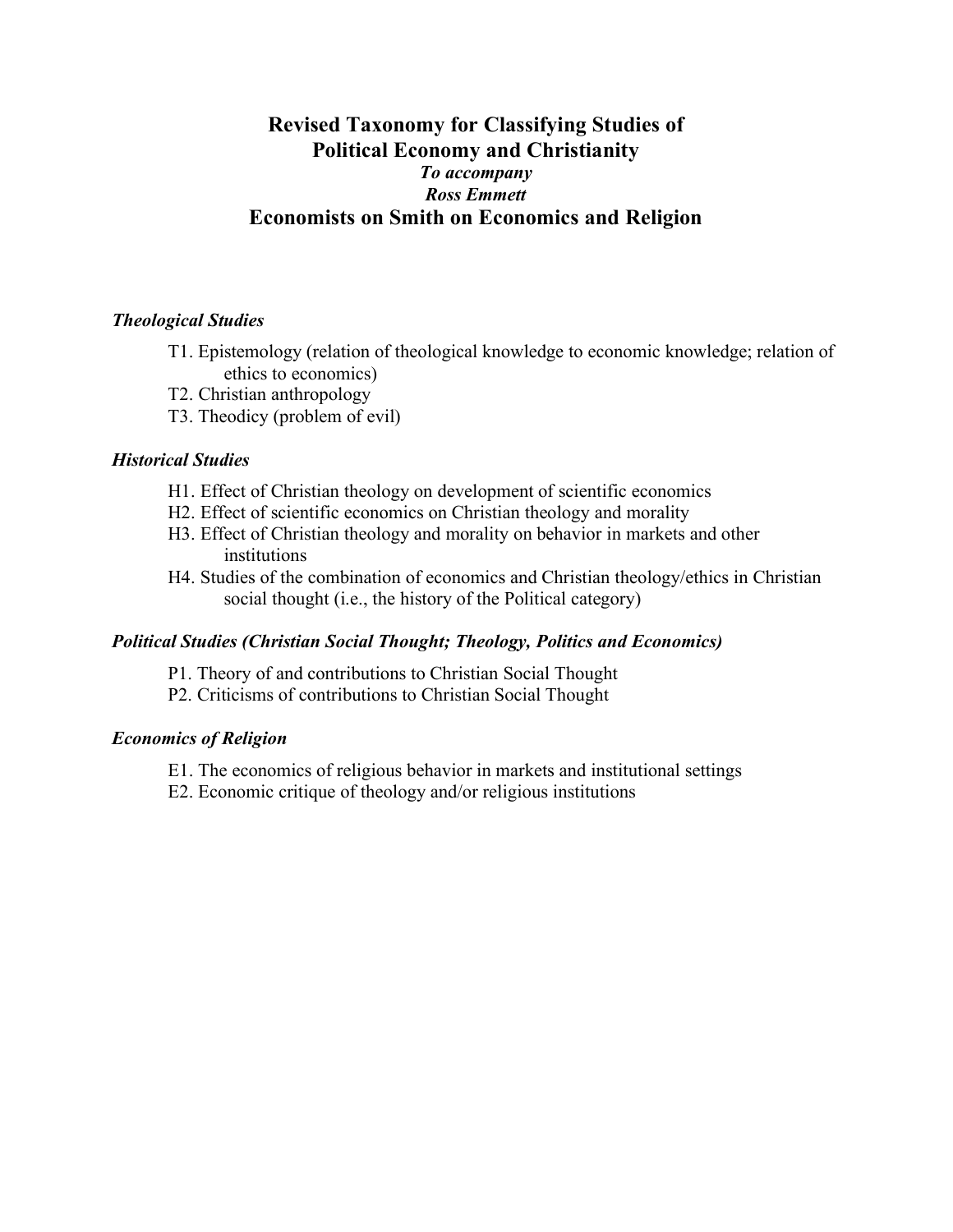# **Appendix II Initial Listing of Sources by Taxonomy Code**

### *Theological Studies of Smith*

T1. Epistemology

(Dooley 1995), (Harrison 2011), (Long 2009), (Oslington 2011a), (Pabst 2011a), (Pack 1995), (Peach 2014)

T2. Christian anthropology

(Alvey 2004b), (Ballor 2017), (Blosser 2011; 2011), (Emmett 2011), (Friedman 2011b), (Graham 2016), (Gregory 2011), (Haldane 2011), (Harrison 2011), (Kennedy 2011), (Long 2004; 2006; 2009), (Oslington 2011a), (Otteson 2011), (Pabst 2011a; 2011b), (Rosenberg 1960), (Rothschild 1994), (Schliesser 2017, 334-48), (Waterman 2002), (Williams 2011), (Young 2008)

### T3. Theodicy

(Alvey 2004a), (Blosser 2011), (Graham 2016), (Gregory 2011), (Haldane 2011), (Harrison 2011), (Hill 2004), (Kleer 1995; 2000), (Long 2004; 2006; 2009; 2011), (Minowitz 2004), (Oslington 2011a; 2011b; 2012a; 2012b), (Pabst 2011a; 2011b), (Pack 1995), (Viner 1972), (Waterman 2002)

## *Historical Studies of Smith*

- H1. Effect of Christian theology on development of scientific economics (Alvey 2004a; 2004b), (Blosser 2011), (Clarke 2000), (Dooley 1995), (Emmett 2011), (Evensky 1998), (Friedman 2011a; 2011b), (Graham 2016), (Gregory 2011), (Haldane 2011), (Harrison 2011), (Hill 2001; 2004), (Howe 2013), (Kennedy 2011), (Kleer 1995; 2000), (Long 2004; 2006; 2009; 2011), (Minowitz 1994; 2004), (Oslington 2012a; 2012b), (Otteson 2011), (Pabst 2011a; 2011b), (Peterson 2009), (Rosenberg 1960), (Rothschild 1994), (Schliesser 2017, 334-48), (Subrick 2015), (Viner 1927; 1972), (Walker 1991), (Waterman 2002), (Williams 2011), (Young 2008)
- H2. Effect of scientific economics on Christian theology and morality (Alvey 2005), (Claeys 1999), (Pabst 2011a), (Peterson 2009)
- H3. Effect of Christian theology and morality on behavior in markets and other institutions (Claeys 1999), (Graham 2016), (Griswold 1997), (Kleer 2000), (López and Santos 2008), (Minowitz 2004), (Peach 2014), (Schliesser 2017, 334-48), (Subrick 2015)
- H4. Studies of the combination of economics and Christian theology/ethics in Christian social thought (Long 2006), (Mingardi 2018), (Pabst 2011a), (Walker 1991), (Waterman 2002), (Young 2008)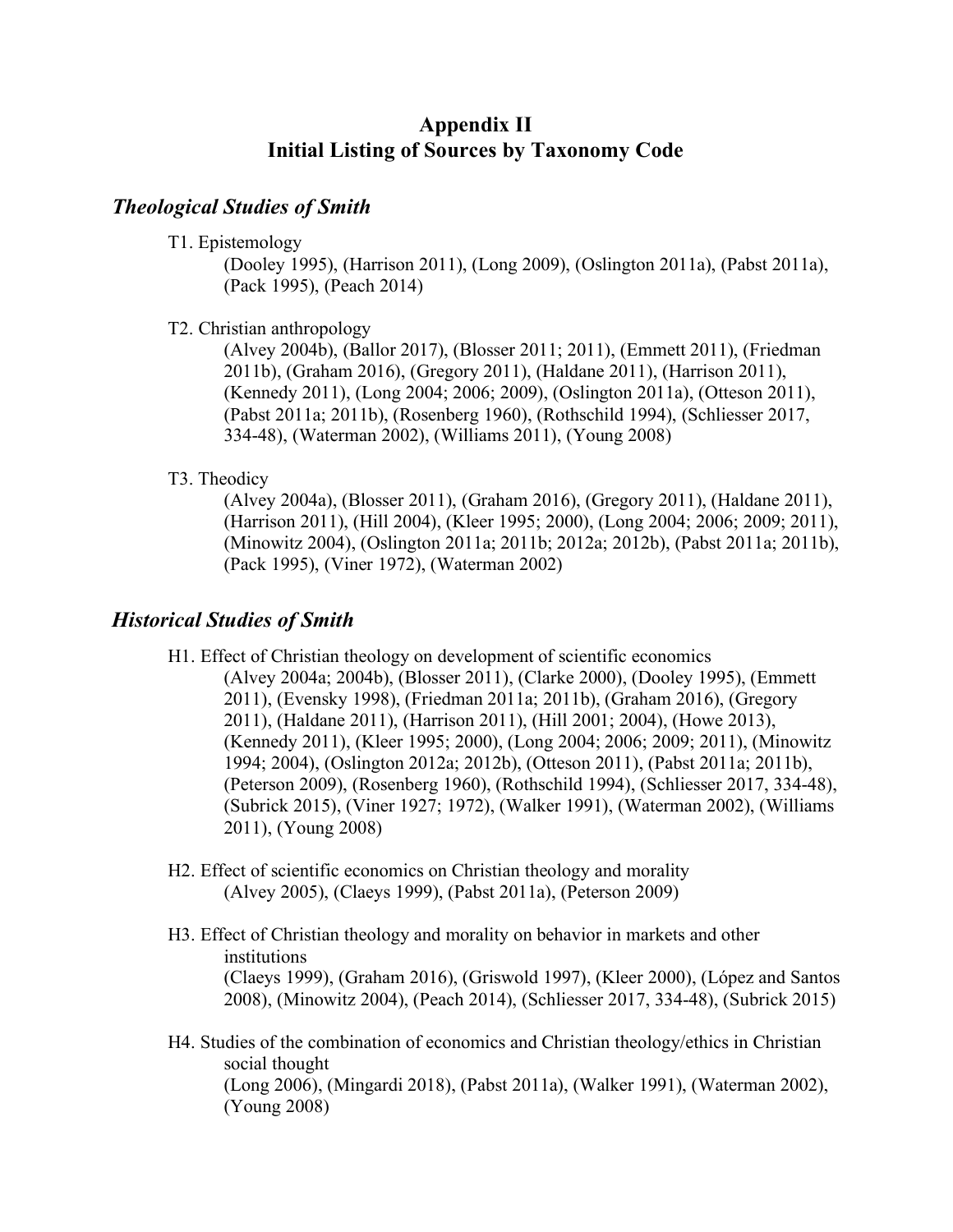### *Political Studies of Smith (Christian Social Thought; Theology, Politics and Economics)*

- P1. Theory of and contributions to Christian Social Thought (Blosser 2011), (Long 2006), (Mingardi 2018), (Oslington 2011a), (Schmiesing 2001), (Waterman 2002), (Young 2008)
- P2. Criticisms of contributions to Christian Social Thought (Oslington 2011a)

# *Economics of Religion in Smith*

- E1. The economics of religious behavior in markets and institutional settings (Anderson 1988; 1992), (Anderson and Tollison 1992), (Ekelund, Hébert, and Tollison 2005), (Iannaccone 1991), (Iyer 2016), (Leathers and Raines 1992; 1999; 2008), (López and Santos 2008), (Peterson 2009), (Rosenberg 1960), (Walker 1991), (West 1990)
- E2. Economic critique of theology and/or religious institutions (Anderson 1988; 1992), (Anderson and Tollison 1992), (Ekelund, Hébert, and Tollison 2005), (Iannaccone 1991), (Iyer 2016), (Leathers and Raines 1999; 2008), (Minowitz 1994), (Rosenberg 1960), (Schliesser 2017, 334-48), (Walker 1991), (West 1990)

# **Sources Referenced**

| Alvey, James E. 2004a. "The Hidden Theology of Adam Smith: A Belated Reply to Hill."<br>European Journal of the History of Economic Thought 11 (4): 623–28. |
|-------------------------------------------------------------------------------------------------------------------------------------------------------------|
| -. 2004b. "The Secret, Natural Theological Foundation of Adam Smith's Work." Journal                                                                        |
| of Markets & Moraliity $7(2)$ : 335-61.                                                                                                                     |
| -. 2005. "Economics and Religion: Globalization as the Cause of Secularization as Viewed                                                                    |
| by Adam Smith." International Journal of Social Economics 32 (3): 249–67.                                                                                   |
| Anderson, Gary M. 1988. "Mr. Smith and the Preachers: The Economics of Religion in the                                                                      |
| Wealth of Nations." Journal of Political Economy 96 (5): 1066–88.                                                                                           |
| - 1992. "Review of Edwin G. West, Adam Smith and Modern Economics: From Market                                                                              |
| Behaviour to Public Choice." Public Choice 74 (3): 387–88.                                                                                                  |
| Anderson, Gary M., and Robert D. Tollison. 1992. "Morality and Monopoly: The Constitutional                                                                 |
| Political Economy of Religious Rules." Cato Journal 12 (2): 373–92.                                                                                         |
| Ballor, Jordan J. 2017. "A Biblical Myth at the Origins of Smith's The Wealth of Nations."                                                                  |
| Journal of the History of Economic Thought 39 (2): 223–38.                                                                                                  |
| Blosser, Joe. 2011. "Christian Freedom in Political Economy: The Legacy of John Calvin in the                                                               |
| Thought of Adam Smith." In Adam Smith as Theologian, edited by Paul Oslington, 46–                                                                          |
| 60. Routledge Studies in Religion 14. New York: Routledge.                                                                                                  |
| -. 2011. "Ethics Before God and Markets: A Theory of Moral Action in Conversation with                                                                      |
| Adam Smith and Ernst Troeltsch." Diss., Chicago: University of Chicago.                                                                                     |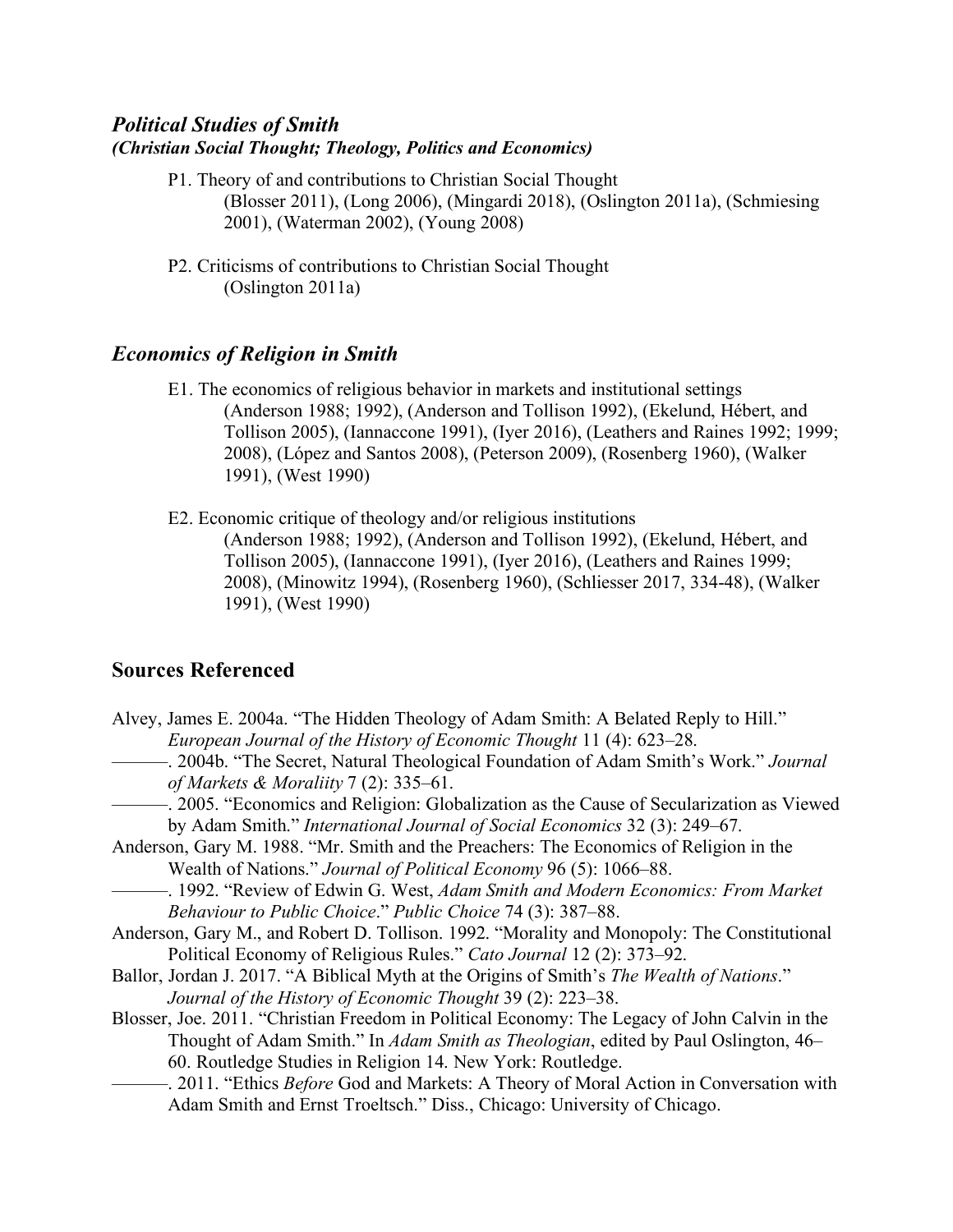Claeys, Gregory. 1999. "Virtuous Commerce and Free Theology: Political Economy and Dissenting Academies 1750-1800." *History of Political Thought* 20 (1): 141–72.

- Clarke, P. H. 2000. "Adam Smith, Stoicism and Religion in the 18th Century." *History of the Human Sciences* 13 (4): 49–72.
- Dooley, Peter C. 1995. "Review of *Prophets, Priests, and Princes: Adam Smith's Emancipation of Economics from Politics and Religion*." *Economic Journal* 105 (430): 770–72.
- Ekelund, Robert B., Jr., Robert F. Hébert, and Robert D. Tollison. 2005. "Adam Smith on Religion and Market Structure." *History of Political Economy* 37 (4): 647–60.
- Emmett, Ross B. 2011. "Man and Society in Adam Smith's Natural Morality: The Impartial Spectator, the Man of System and the Invisible Hand." In *Adam Smith as Theologian*, edited by Paul Oslington, 125–32. Routledge Studies in Religion 14. New York: Routledge.
- Evensky, Jerry. 1998. "Adam Smith's Moral Philosophy: The Role of Religion and Its Relationship to Philosophy and Ethics in the Evolution of Society." *History of Political Economy* 30: 17–42.
- Friedman, Benjamin M. 2011a. "Economics: A Moral Inquiry with Religious Origins." *American Economic Review* 101 (3): 166–70. https://doi.org/10.1257/aer.101.3.166.
- ———. 2011b. "The Influence of Religious Thinking on the Smithian Revolution." In *Adam Smith as Theologian*, edited by Paul Oslington, 19–23. Routledge Studies in Religion 14. New York: Routledge.
- Graham, Gordon. 2016. "Adam Smith and Religion." In *Adam Smith: His Life, Thought, and Legacy*, edited by Ryan Patrick Hanley, 305–20. Princeton: Princeton University Press.
- Gregory, Eric. 2011. "Sympathy and Domination: Adam Smith, Happiness and the Virtues of Augustinianism." In *Adam Smith as Theologian*, edited by Paul Oslington, 33–45. Routledge Studies in Religion 14. New York: Routledge.
- Griswold, Charles L. 1997. "Religion and Community: Adam Smith on the Virtues of Liberty." *Journal of the History of Philosophy* 35 (3): 395–419.
- Haldane, John. 2011. "Adam Smith, Theology and Natural Law Ethics." In *Adam Smith as Theologian*, edited by Paul Oslington, 24–32. Routledge Studies in Religion 14. New York: Routledge.
- Harrison, Peter. 2011. "Adam Smith, Natural Theology, and the Natural Sciences." In *Adam Smith as Theologian*, edited by Paul Oslington, 77–91. Routledge Studies in Religion 14. New York: Routledge.
- Hill, Lisa. 2001. "The Hidden Theology of Adam Smith." *European Journal of the History of Economic Thought* 8 (1): 1–29.
- ———. 2004. "Further Reflections on the 'Hidden Theology'' of Adam Smith.'" *European Journal of the History of Economic Thought* 11 (4): 629–35.
- Howe, Peter E. 2013. "Adam Smith and the Missing Distribution Function." *Faith & Economics*, no. 61/62: 72–77.
- Iannaccone, Laurence R. 1991. "The Consequences of Religious Market Regulation: Adam Smith and Economics of Religion." *Rationality and Society* 3 (2): 156–77.
- Iyer, Sriya. 2016. "The New Economics of Religion." *Journal of Economic Literature* 54 (2): 395–441.
- Kennedy, Gavin. 2011. "The Hidden Adam Smith in His Alleged Theology." *Journal of the History of Economic Thought* 33 (3): 385–402.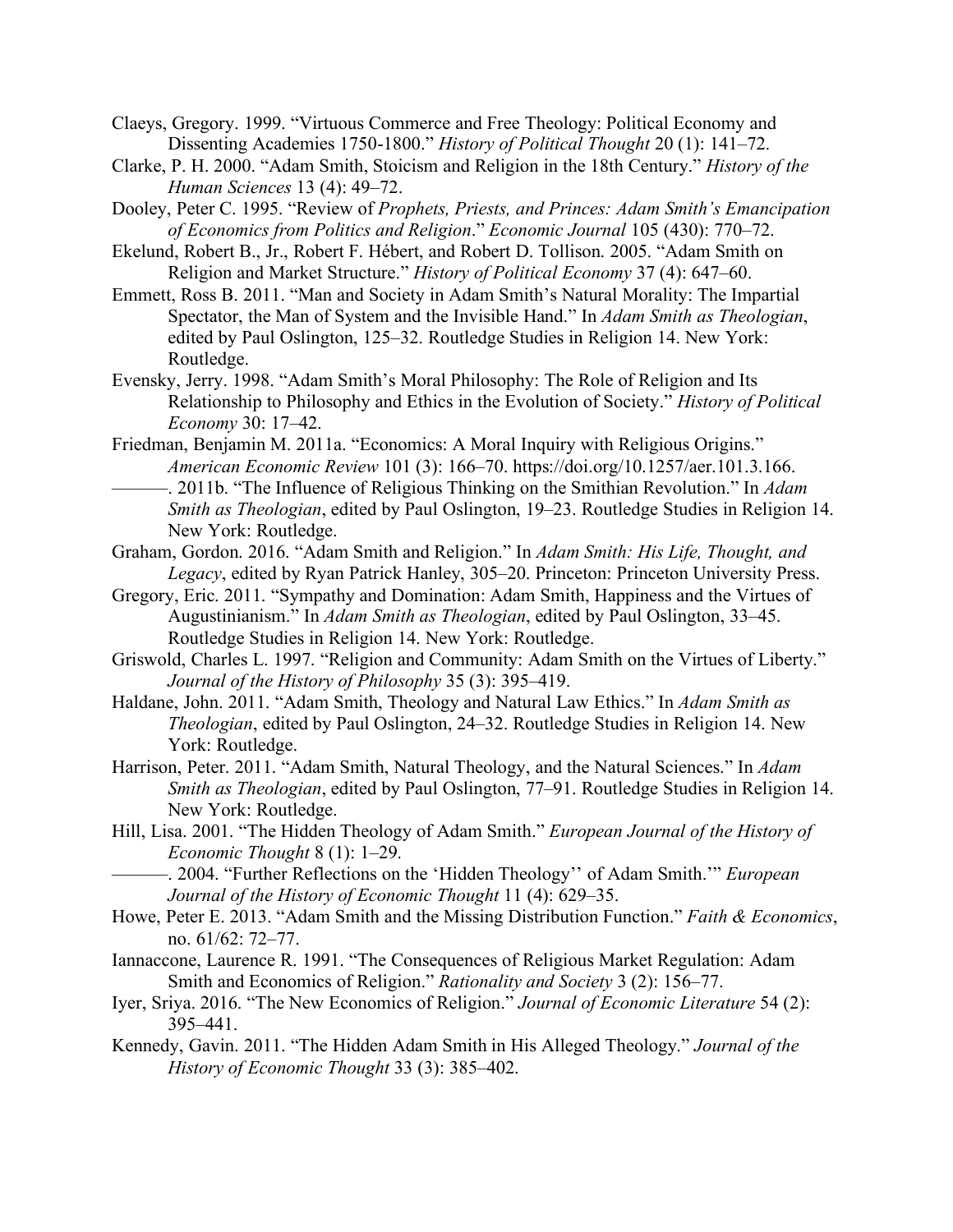- Kleer, R. A. 1995. "Final Causes in Adam Smith's *Theory of Moral Sentiments*." *Journal of the History of Philosophy* 33 (2): 275–330.
	- ———. 2000. "The Role of Teleology in Adam Smith's *Wealth of Nations*." *History of Economics Review* 31: 14–29.
- Leathers, Charles G., and J. Patrick Raines. 1992. "Adam Smith on Competive Religious Markets." *History of Political Economy* 24 (2): 499–513.
	- ———. 1999. "Adam Smith and Thomas Chalmers on Financing Religious Instruction." *History of Political Economy* 31 (2): 337–59.
	- ———. 2008. "Adam Smith on Religion and Market Structure: The Search for Consistency." *History of Political Economy* 40 (2): 345–63.
- Long, Brendan. 2004. "Adam Smith and Adam's Sin." Ph.D. diss., Cambridge University.
	- ———. 2006. "Adam Smith's Natural Theology of Society." *Adam Smith Review* 2: 124–48.
- ———. 2009. "Adam Smith's Theism." In *Elgar Companion to Adam Smith*, edited by Jeffrey T. Young, 73–99. Cheltenham, UK: Edward Elgar.
- ———. 2011. "Adam Smith's Theodicy." In *Adam Smith as Theologian*, edited by Paul Oslington, 98–105. Routledge Studies in Religion 14. New York: Routledge.
- López, José Atilano Peña, and José Manuel Sánchez Santos. 2008. "Smithian Perspective on the Markets of Beliefs: Public Policies and Religion." *Journal of Markets & Moraliity* 11 (1): 59–76.
- Mingardi, Alberto. 2018. "Rosmini's Liberalism and the Shadow of Adam Smith." *Joural of Markets & Morality* 21 (2): 271–95.
- Minowitz, Peter. 1994. *Profits, Priests, and Princes: Adam Smith's Emancipation of Economics from Politics and Religion*. Stanford, CA: Stanford University Press.
- ———. 2004. "Adam Smith's Invisible Hands." *Econ Journal Watch* 1 (3): 381–412.
- Oslington, Paul. 2011a. "*Caritas in Veritate* and the Market Economy: How Do We Reconcile Traditional Christian Ethics with Economic Analysis of Social Systems?" *Journal of Markets & Morality* 14 (2): 359–71.
- ———. 2011b. "Divine Action, Providence and Adam Smith's Invisible Hand." In *Adam Smith as Theologian*, edited by Paul Oslington, 61–74. Routledge Studies in Religion 14. New York: Routledge.
	- ———. 2012a. "God and the Market: Adam Smith's Invisible Hand." *Journal of Business Ethics* 108 (4): 429–38.
- ———. 2012b. "Jacob Viner on Adam Smith: Development and Reception of a Theological Reading." *European Journal of the History of Economic Thought* 19 (2): 287–301.
- Otteson, James. 2011. "How High Does the Impartial Spectator Go?" In *Adam Smith as Theologian*, edited by Paul Oslington, 92–97. Routledge Studies in Religion 14. New York: Routledge.
- Pabst, Adrian. 2011a. "From Civil to Political Economy: Adam Smith's Theological Debt." In *Adam Smith as Theologian*, edited by Paul Oslington, 106–24. Routledge Studies in Religion 14. New York: Routledge.
	- -. 2011b. "The Paradoxical Nature of the Good: Relationality, Sympathy and Mutuality in Rival Traditions of Civil Society." In *The Crisis of Global Capitalism: Pope Benedict XVI's Social Encyclical and the Future of Political Economy*, edited by Adrian Pabst, 173–206. Eugene, OR: Cascade Books.